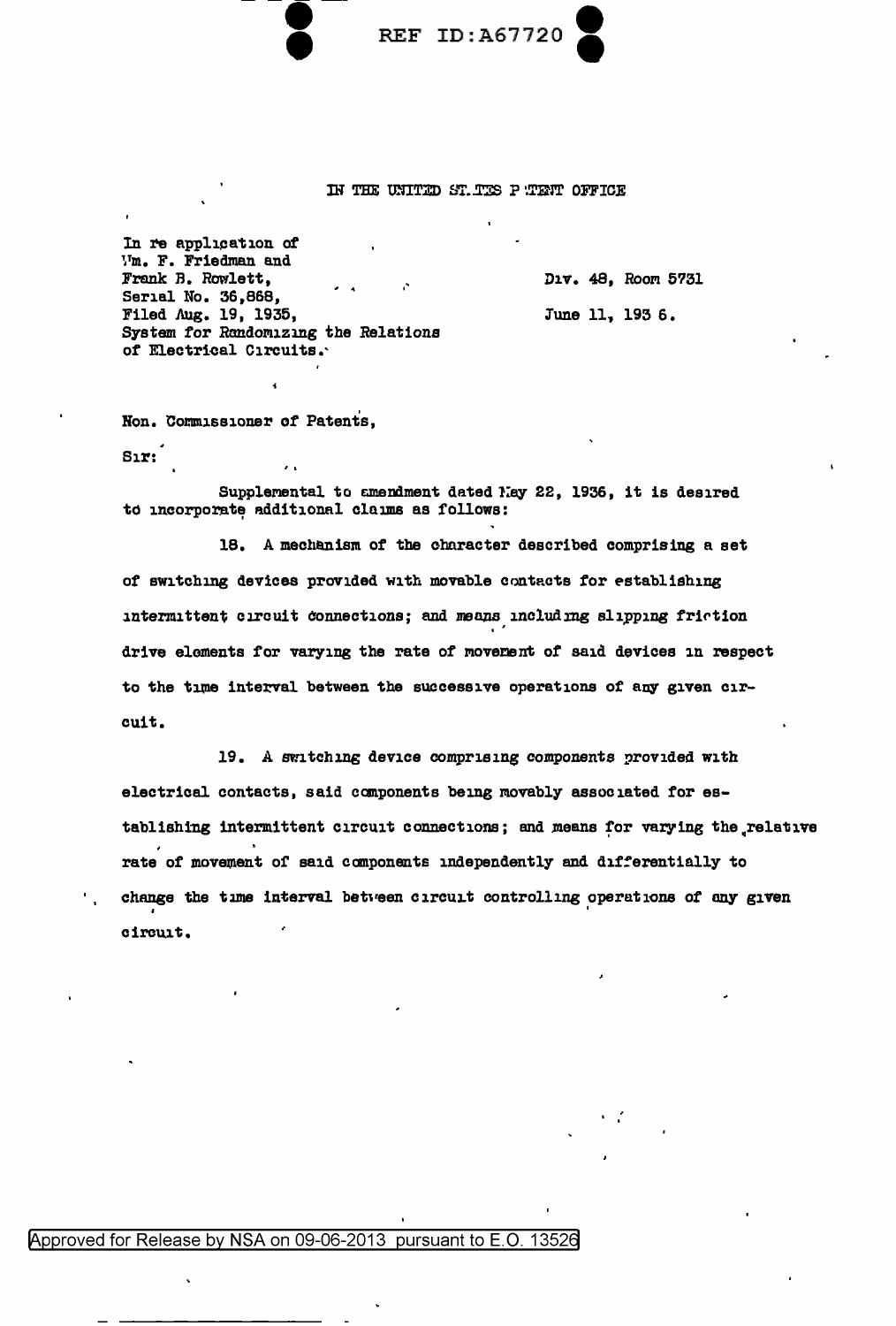$REF$  ID: $A67720$ 

20. A switching mechanism comprising relatively movable components, provided with electrical contacts for establishing intermittent circuit connections; means for varying said connections, including differential slip-disk driving systems operable with each of said components for randomizing the intervals of time between successive operations of any given circuit.

21. A switching mechanism comprising relatively movable components, provided with operatively associated contact elements, one of said components having its elements arranged in any order; and means for moving said components relative to each other whereby the time interval between the opening and closing operation *ot* any given circuit is varied aperiodically.

22. A switching mechanism comprising rotatable components, each provided with operatively related contact elements, and one of said components having its contact elements electrically connected in a fortuitous order; and means for varying the relative rate of movement of said components for inter- $\texttt{mittently}$  and aperiodically effecting the operation of any given circuit.

23. In a mechanism of the character described, complemental switching devices each provided with electrical contacts, one of said devices having its contacts spaced at irregular intervals with respect to each other and electrically interrelated for establishing a plurality of circuit connections; and means for independently and differentially operating said devices whereby the contacts are caused to effect circuit connections at varying time intervals.

2 •

.'

' '